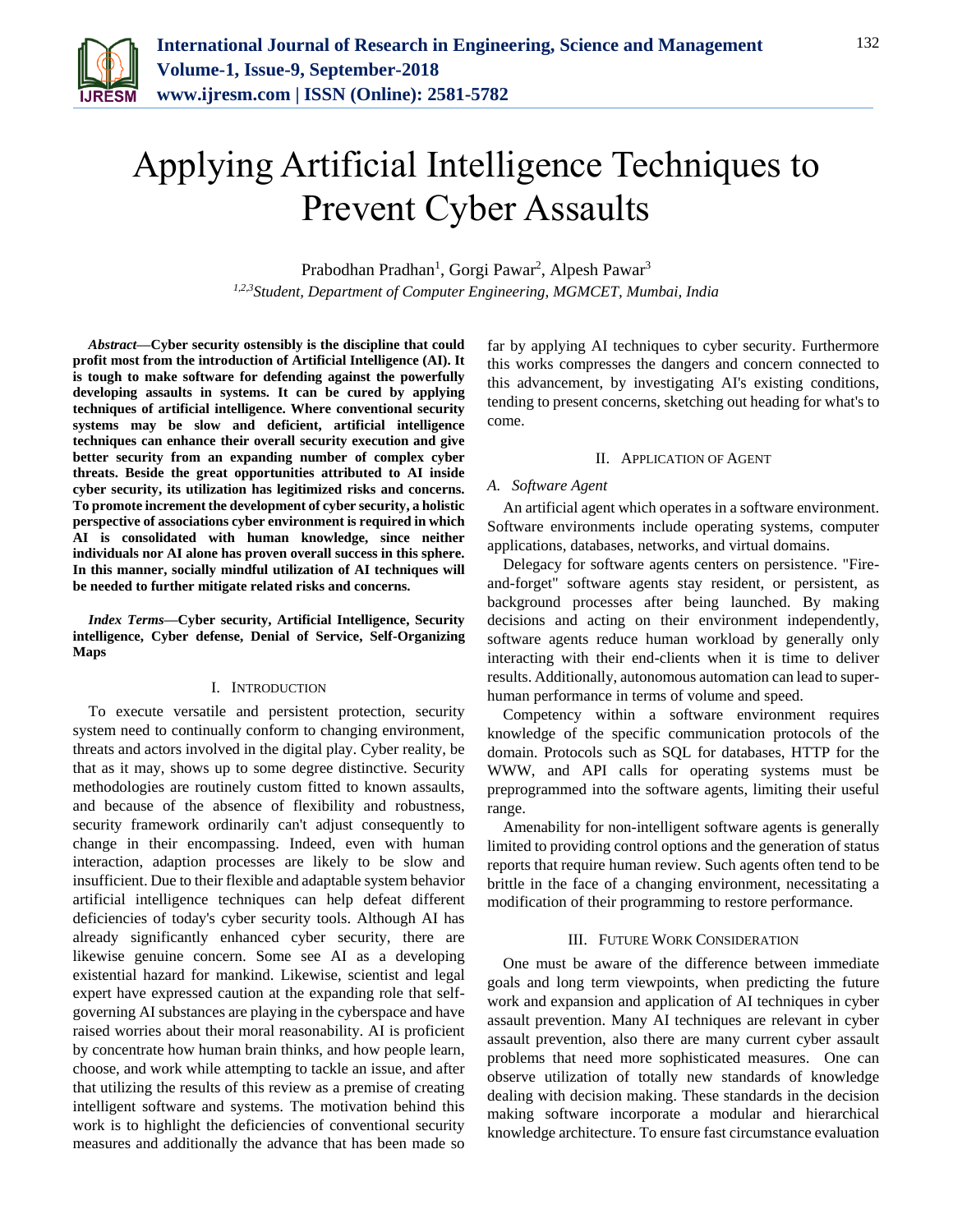

that provide leaders a decision superiority and decision makers on any C2 level security is only provided by automated knowledge management. Expert systems are as of now being utilized as a part of numerous applications, its presence inside an application is sometimes hidden, same as the software like safety efforts planning software. If in future large knowledge bases will be created, expert systems will get more extensive application. For this purpose knowledge acquisition will require extensive investment, and large modular knowledge bases must be developed. The expert system innovation will require advancement further: in the expert system tools presence of modularity is must and also make use of hierarchical knowledge bases.

#### IV. APPLICATION OF ARTIFICIAL INTELLIGENCE

### *A. Chatbots*

Artificial intelligence continues to be a hot topic in the technology space as well as increasing its inception into other realms such as healthcare, business, and gaming. AI-powered chatbots in enterprises will also see an influx of people get more comfortable with how AI can actually benefit businesses versus, say, take away their jobs. From an analytical standpoint, AI can be incorporated into interfaces to change how they receive and understand data.

Chatbots, in particular, are always on, delivering smart and flexible analytics through conversations on mobile devices using standard messaging tools and voice-activated interfaces. This dramatically reduces the time to collect data for all business users, thereby accelerating the pace of business and streamlines the way analysts use their time, preparing companies for the growing data needs of the near future.

### *B. Artificial Intelligence in E-Commerce*

Artificial Intelligence technology provides a competitive edge to e-commerce businesses and is becoming readily available to companies of any size or budget. Leveraging machine learning, AI software automatically tags, organizes and visually searches content by labeling features of the image or video.

AI is enabling shoppers to discover associated products whether it is size, color, shape, or even brand. The visual capabilities AI is improving every year. By first obtaining visual cues from the uploaded imagery, the software can successfully assist the customer in finding the product they desire. Many e-commerce retailers are already becoming more sophisticated with their AI capabilities, and I only expect this to grow in the future.

## *C. AI to Improve Workplace Communication*

Current business communication is overloaded with content, channels, tools, and so-called solutions, depriving individuals (and companies) from hitting targets while also harming worklife balance. Artificial Intelligence will help businesses improve communication internally and externally by enabling individual personalization for each professional, allowing for enhanced focus and increased productivity.

With such AI personalization, each individual will be empowered thanks to an intelligent virtual assistant, helping take care of mundane or repeatable tasks, save time by understanding your needs and goals, as well as recommend next-best-action to take…as to utilize time much more efficiently, without requiring any extra effort. In the short to long run, business processes will improve, innovation will grow as employees will clear their tasks, and stress may decrease

#### *D. Human Resource Management*

AI and Machine learning are going to drastically and irrevocably change how HR and recruitment work in every company and this is going to be awesome. In fact, HR is likely to be one of the first areas of business that will benefit from AI for two simple reasons. Firstly there are tons of top quality data in HR, and secondly, HR is one part of any company that is both essential and yet feels the pressure of time.

If aspects of the recruiting and HR job can be automated, the HR workers can have the freedom to directly work with people in the business or potential hires, spending the quality human time necessary for a great HR department. It might seem paradoxical but the more Artificial Intelligence a company deploys in HR, the more 'Human' a company it can be.

Artificial Intelligence will essentially take out all of the "worst" elements of every HR professional's job (mundane screening, time-consuming paperwork, and annoying data entry) as well as deliver powerful tools and insights are a bonus to make their work better. HR's automatic generation of top quality data and the incredible benefits of AI make it one of the first places to experience the 4th industrial revolution.

## *E. AI in Healthcare*

In the year ahead, and particularly in the next five to ten years, artificial intelligence is going to have a big impact on the healthcare industry and the ways in which healthcare related companies utilize AI. Here is a short note from Dr. Jeff Dunn, CEO of Redivus Health. Redivus Health is a transformative mobile app used by healthcare providers to prevent medical errors by offering both clinical decision support during critical medical events as well as documenting those events electronically in real time.

AI presents opportunities for our application to take the data we have gathered from patients and be able to clinically innovate to improve patient outcomes to an even greater extent. AI improves reliability, predictability, and consistency with quality and patient safety. For us, AI, as applied to software, is used as a decision augmentation tool, but it should not have free reign without human interaction and guidance. While it can't replace doctors and nurses, it can make them more effective, efficient and happier on the job as it takes the cognitive burden off our providers – which increases confidence as well as reduces stress and anxiety.